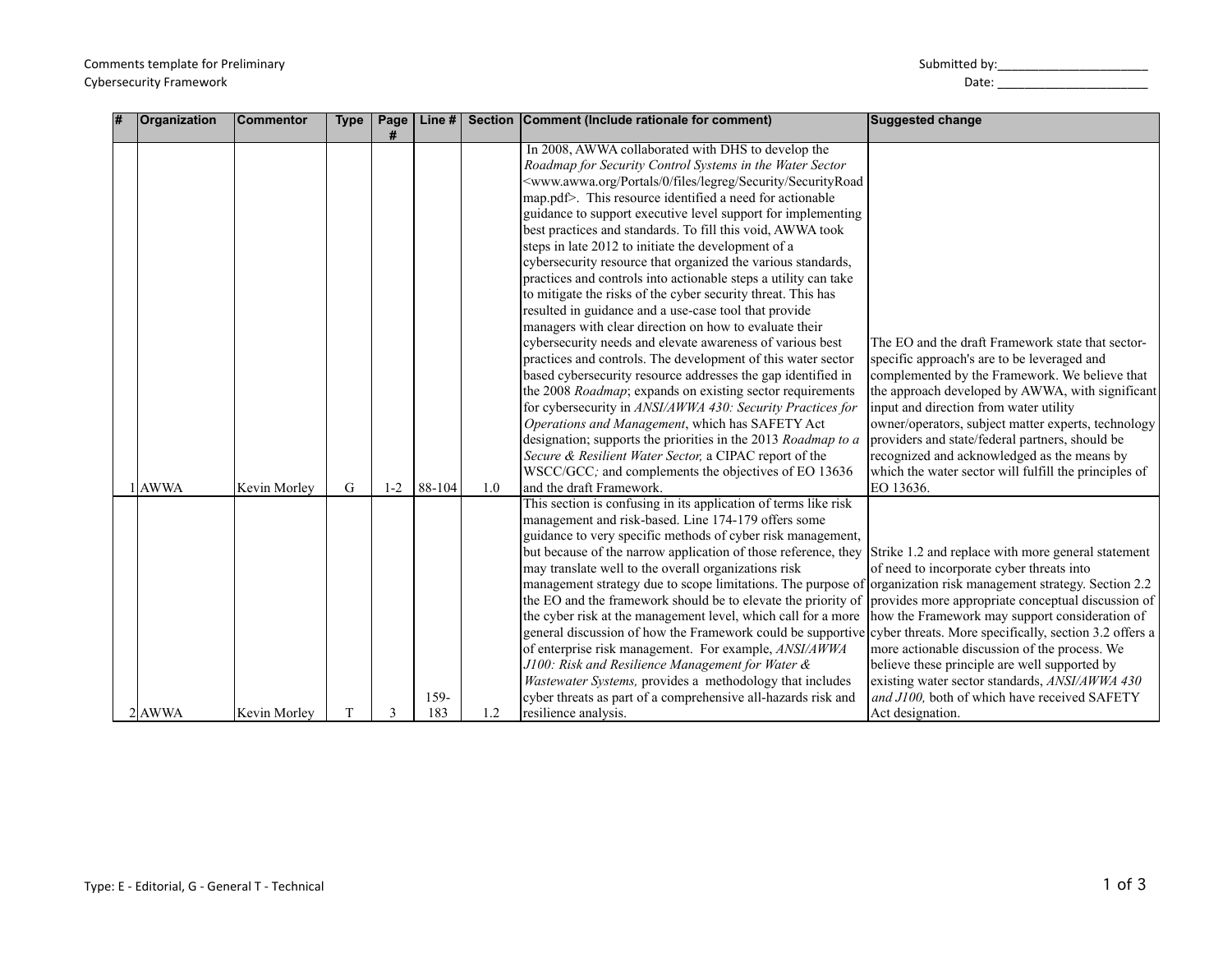| 3 AWWA | Kevin Morley | T | $5-6$    | $206 -$<br>237 |            | The Framework Core provides an informative organizational<br>baseline, however it is relatively abstract for purposes of<br>enabling asset owners to directly gravitate to the underlying<br>actions that this Framework seeks highlight for<br>implementation. NIST should recognize that many critical<br>infrastructure owner/operators may not have the in-house<br>technical expertise to operationalize some of the controls and<br>practices associated with each Core Function. To make this<br>issue more transactional and therefore accessible, AWWA, on<br>behalf of the water sector, applied a different approach based<br>on direct input from water systems of all sizes. This resulted<br>in a use-case model, where by the asset owner selects a<br>process control system use type, such as "remote system<br>access with control". This generates a series of prioritized<br>controls and practices that the asset owner can apply to<br>enhance security of their operations. This use-case approach<br>"demystifies" cybersecurity by reorienting the asset owners to<br>ways in which they apply various technologies in their<br>operations. In addition, the prioritization step provides the<br>asset owner with an action plan for implementation, especially output regarding recommended practices/controls,<br>with limited budget, and/or evaluation of their current | AWWA has mapped the controls and practices in<br>the preliminary NIST Framework. While following<br>a slightly different path, we believe the guidance<br>and use-case tool achieve the same objectives by<br>contextualizing them from the perspective of a<br>water utility owner/operator. We encourage NIST to<br>be flexible in their recognition that one-size does<br>not fit all, and support sector specific models as<br>implied in the EO and NIST Framework. The<br>approach AWWA applied results in very directed<br>that allows for both planning future applications |
|--------|--------------|---|----------|----------------|------------|------------------------------------------------------------------------------------------------------------------------------------------------------------------------------------------------------------------------------------------------------------------------------------------------------------------------------------------------------------------------------------------------------------------------------------------------------------------------------------------------------------------------------------------------------------------------------------------------------------------------------------------------------------------------------------------------------------------------------------------------------------------------------------------------------------------------------------------------------------------------------------------------------------------------------------------------------------------------------------------------------------------------------------------------------------------------------------------------------------------------------------------------------------------------------------------------------------------------------------------------------------------------------------------------------------------------------------------------------------------------------------------------------|-------------------------------------------------------------------------------------------------------------------------------------------------------------------------------------------------------------------------------------------------------------------------------------------------------------------------------------------------------------------------------------------------------------------------------------------------------------------------------------------------------------------------------------------------------------------------------------|
| 4 AWWA | Kevin Morley | T |          | $282 -$<br>296 | 2.1<br>2.2 | cybersecurity status.<br>The guidance that AWWA has developed can assist a utility in<br>making this type of classification. However, we find this task<br>to be a unnecessary exercise that distracts the intended<br>audiences focus from the actual recommended practices and<br>controls that will support a more robust and resilient cyber<br>secured infrastructure.                                                                                                                                                                                                                                                                                                                                                                                                                                                                                                                                                                                                                                                                                                                                                                                                                                                                                                                                                                                                                          | and/or upgrading existing systems as appropriate.<br>See prior discussion regarding Section 2.1.                                                                                                                                                                                                                                                                                                                                                                                                                                                                                    |
| 5 AWWA | Kevin Morlev | T | $9 - 11$ | $321 -$<br>389 | 2.4        | We believe that the framework implementation tiers process is<br>a distraction to primary objective. Section 2.4 should be<br>modified to describe only the characteristics of a desired end<br>state for a cybersecurity program, such as Tier 4.<br>Organizations should determine a prioritized list of actions to<br>reduce cybersecurity risk through a risk assessment, as<br>described in Section 3.2. Imposing the selection of an<br>implementation tier into this process is a confusing and<br>unnecessary hurdle. Further, no organization will want to<br>assign a low tier to its efforts.                                                                                                                                                                                                                                                                                                                                                                                                                                                                                                                                                                                                                                                                                                                                                                                             | Strike the concept of selecting an implementation<br>Tier in Section 2.4, and replace it with a simple<br>description of the desired characteristics for a<br>robust cybersecurity program, such as Tier 4.                                                                                                                                                                                                                                                                                                                                                                         |